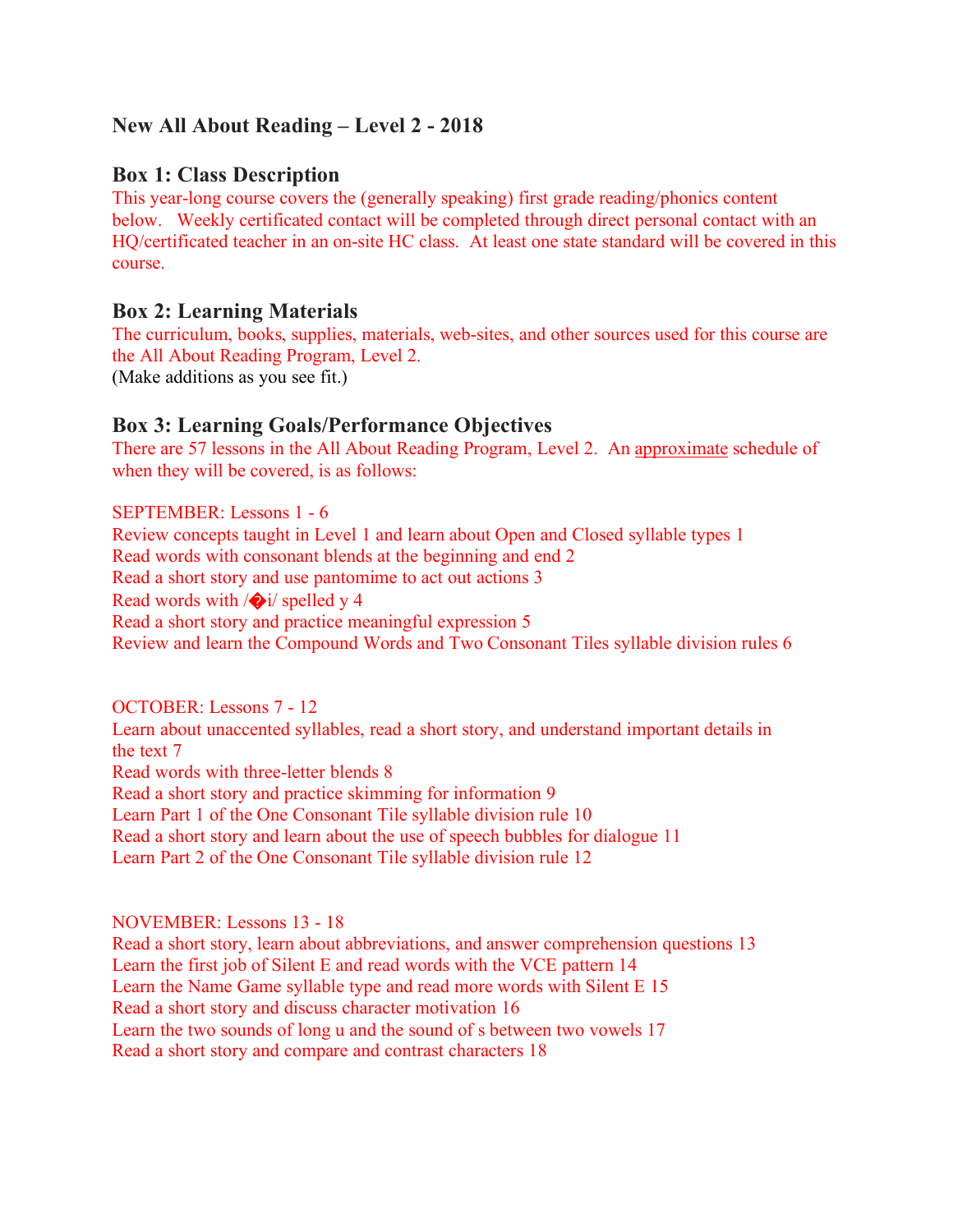DECEMBER: Lessons 19 - 23 Learn phonogram wh and read words beginning with wh 19 Read a short story, learn about text features, identify the main character, and discuss the characters 20 Read words that combine consonant blends with the Name Game pattern and learn about heteronyms 21 Read a short story and practice sequencing 22 Read plural Silent E words 23

JANUARY: Lessons 24 - 29 Read a short story and learn about possessives and onomatopoeia 24 Learn phonogram ee and the Vowel Team syllable type, and read words with ee 25 Read a short story and discuss the main conflict 26 Learn to form and read contractions 27 Read a poem and complete a Venn diagram 28 Read words with long i or o before two consonants 29

FEBRUARY: Lessons 30 - 35

Read a short story and create hints for a guessing game 30 Learn phonogram er as in her and the Bossy R syllable type, decode three-syllable words, and read words with er 31 Your Student Will: Lesson © 2015 by All About® Learning Press, Inc. Read a short story and compare settings 32 Learn phonogram ar and read words with ar 33 Read a short story and learn about the five senses in literature 34 Learn phonogram or and read words with or 35

MARCH: Lessons 36 - 41 Read a short story and complete a concept map 36 Learn the third sound of u and read words with the sound of  $\sigma$ <sup> $\sim$ </sup> o / 37 Read a short story and learn about alliteration 38 Learn the second job of Silent E and read words with soft c 39 Learn that Silent E can have two jobs, and read more words with Silent E 40 Read a short story and imagine an alternate ending 41

APRIL: Lessons 42 - 46 Read words with soft g 42 Read a poem, learn about rhyme and stanzas, and relate the poem to life 43 Learn the third job of Silent E and read more words with Silent E 44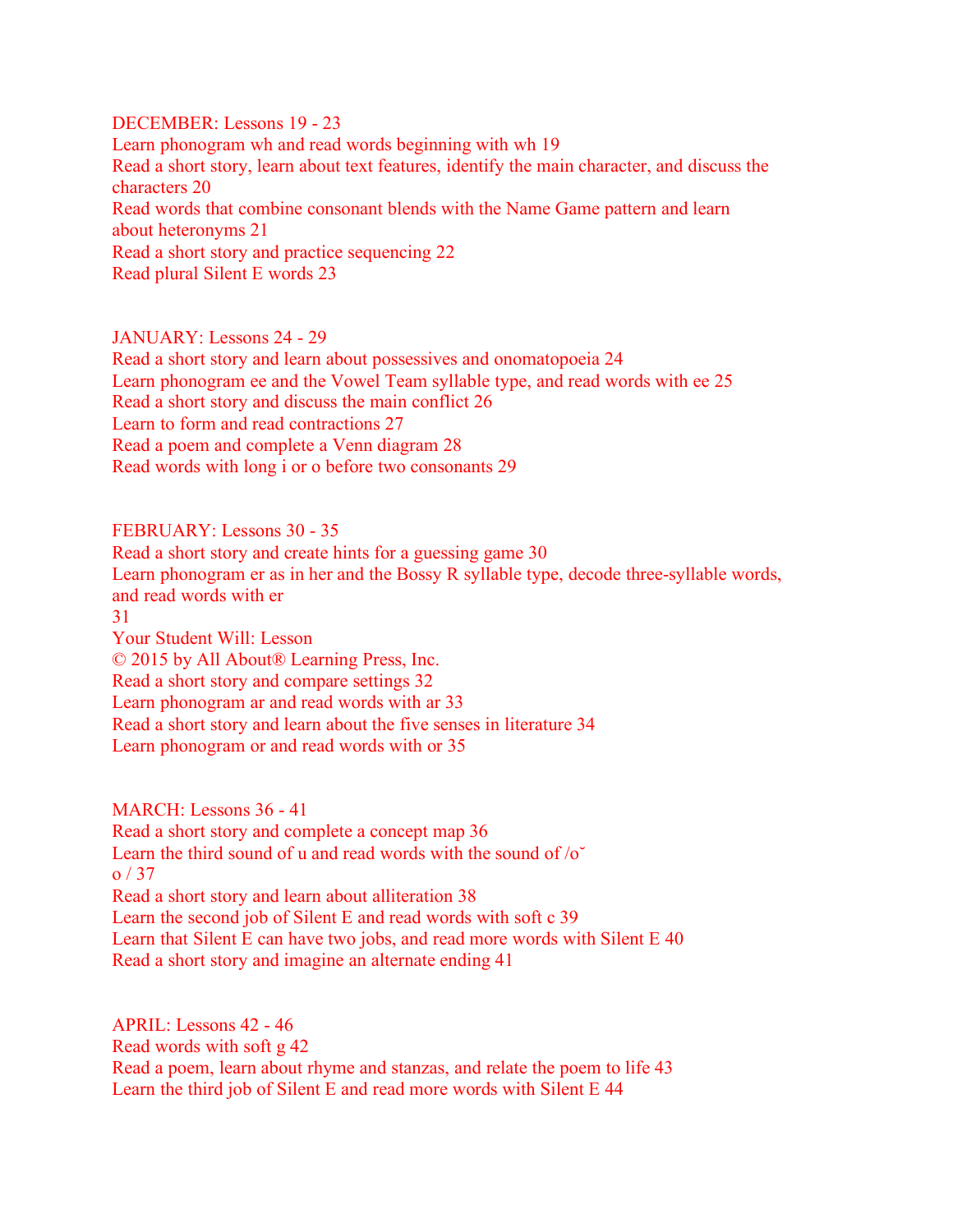Read a short story and make inferences from words and illustrations 45 Learn the fourth job of Silent E and read words with /ŭ/, the fourth sound of o 46

#### MAY: Lessons 47 - 52

Learn about words with multiple meanings, read a short story, and make predictions 47 Learn phonogram ed and the concept of past tense 48 Read a poem and practice skimming for information 49 Learn the third sound of a and read words with the sound of  $\langle ah/50 \rangle$ Read a short story, learn about synonyms, and discuss the concept of realism vs. fantasy 51 Learn phonograms oy and oi and read words with the sound of /oy/ 52

JUNE: Lessons 53 – 57

Read a short story and practice sequencing 53 Learn phonograms aw and au and read words with the sound of /aw/ 54 Read a short story, learn about antonyms, and practice reading between the lines 55 Learn phonograms ow and ou and read words with the sound of /ow/ 56 Read a short story and learn more about homophones 57

## **Box 4: Learning Activities**

The student will generally complete two to three lessons each week. Lessons will be introduced and taught, including instruction, comprehension questions, guided practice, independent practice. Further practice of lesson content will come in daily and weekly reading of children's books with the teacher. When needed, content will be re-taught and reemphasized to make sure it is mastered prior to moving on to new lessons and content.

**(Make additions or deletions as you see fit.)**

# **Box 5: Progress Criteria/ Methods of Evaluation**

Student monthly progress evaluation is made on the basis of weekly certificated contact, work samples, communications with students, communications with parents, and performance in onsite classes. It is electronically communicated to parents via WINGS. It is our goal that the student will accomplish approximately 10% of the goals of this course each month, September through June. The level of mastery expected is 70% or higher to progress. Methods of evaluation will include but are not limited to those below, under the direction of an HQ teacher: \* observation and/or correction of daily lessons and/or daily to weekly readings and progress

\* daily or weekly discussion of readings

#### **(Make additions or deletions as you see fit, to asterisks.)**

## **Box 6: Weekly Hours**